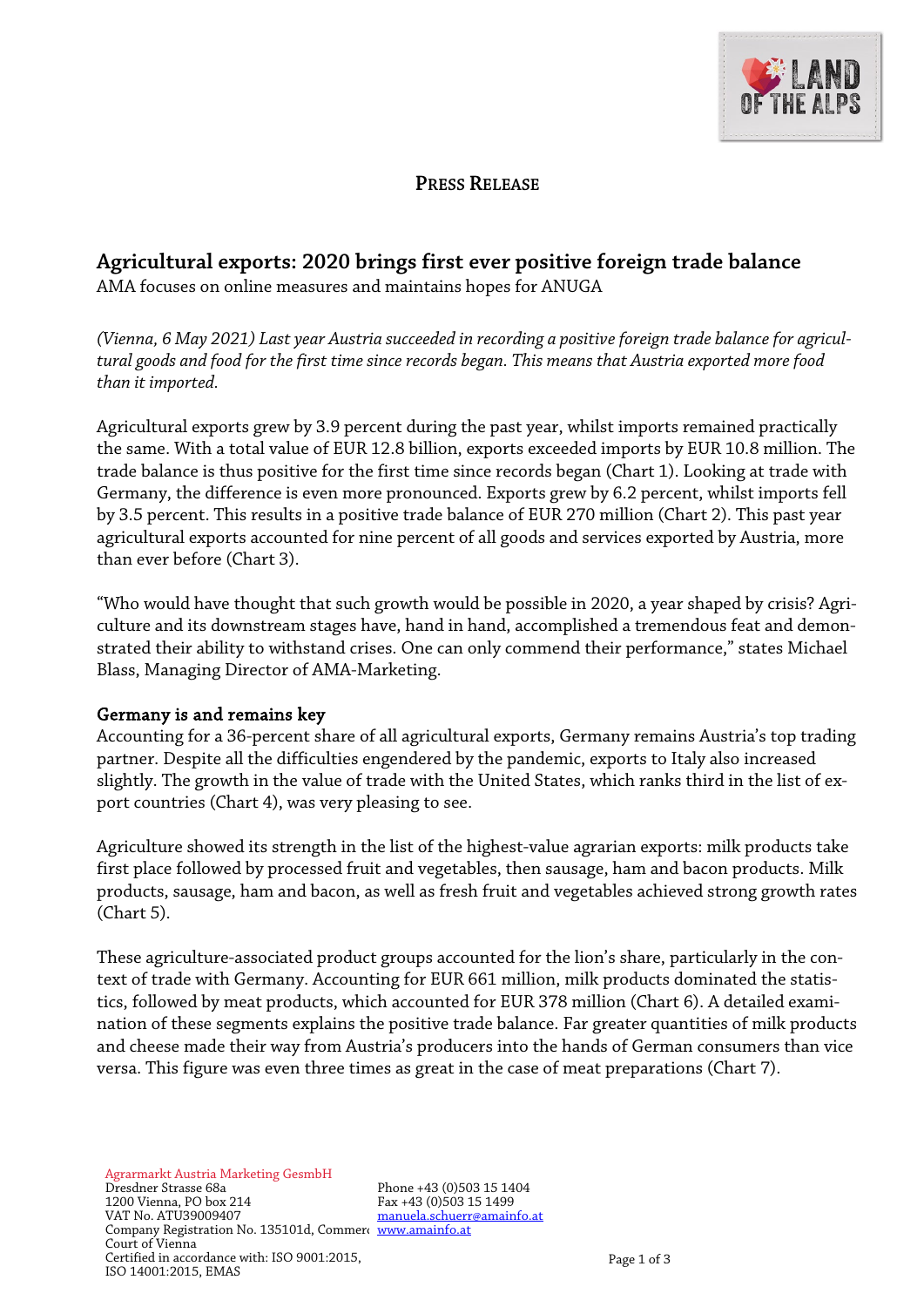

The fact that greater quantities are now being exported to our biggest neighbour is not the only positive development with respect to value creation. Most notably, the value per kilogram has increased, by 19 cents per kilo of cheese for instance (Chart 8).

The past year was challenging for the meat industry. The custom of the catering industry was lost for extended periods of time and cases of African swine fever in Germany brought further disruption to market and price structures. Exports have managed to hold up well under these conditions. Exports of beef to Germany even experienced a minor increase. Asia continues to grow in importance as an export market for pork (Chart 9).

## Planned participation in ANUGA, new measures in Germany

Even if no guarantee can be given right now, Austrian exhibitors and AMA are planning to participate in this year's ANUGA trade fair in Cologne. "We very much hope that we will once again be able to make direct contact with buyers from all around the world. The 'land of the Alps', as AMA's adopted export slogan puts it, has so many stories to tell – stories which can be conveyed just as effectively through face-to-face interactions as they can through the media," says Blass.

Just as in all others sectors, AMA has also implemented marketing measures in the virtual realm. "We received very positive feedback in response to an information event with cheese accompaniments which we recently held via the internet. Serving staff were sent a package containing a selection of cheeses. A dairy worker provided information about the cheese and where it was made. The feedback was so positive that we now wish to incorporate this pilot project into our standard repertoire of measures. We've also had to change our key sales promotion measure, which involves tastings at the POS. In future we will focus on unaccompanied promotion in an infotainment style," explains AMA.

The "Europe Home of Cheese" export programme, which is co-financed by the EU, has been underway since 1 January 2020. It was submitted in partnership with France as a multi-country project and aims to position European cheese in new markets. AMA arranged for market and feasibility studies to be carried out for the potential export market in India for instance. These show that European cheese can score highly, especially on account of its quality. As imports of western goods such as wine grow, so too does the demand for cheese.

In addition, the ongoing EU programme also includes online measures, such as social media, online events and digital advertising. This made it possible to maintain a presence on the American and Canadian target markets throughout the pandemic, despite the restrictions.

Please direct queries to: Manuela Schürr, corporate communications +43 664 83 76 178, [manuela.schuerr@amainfo.at](mailto:manuela.schuerr@amainfo.at)